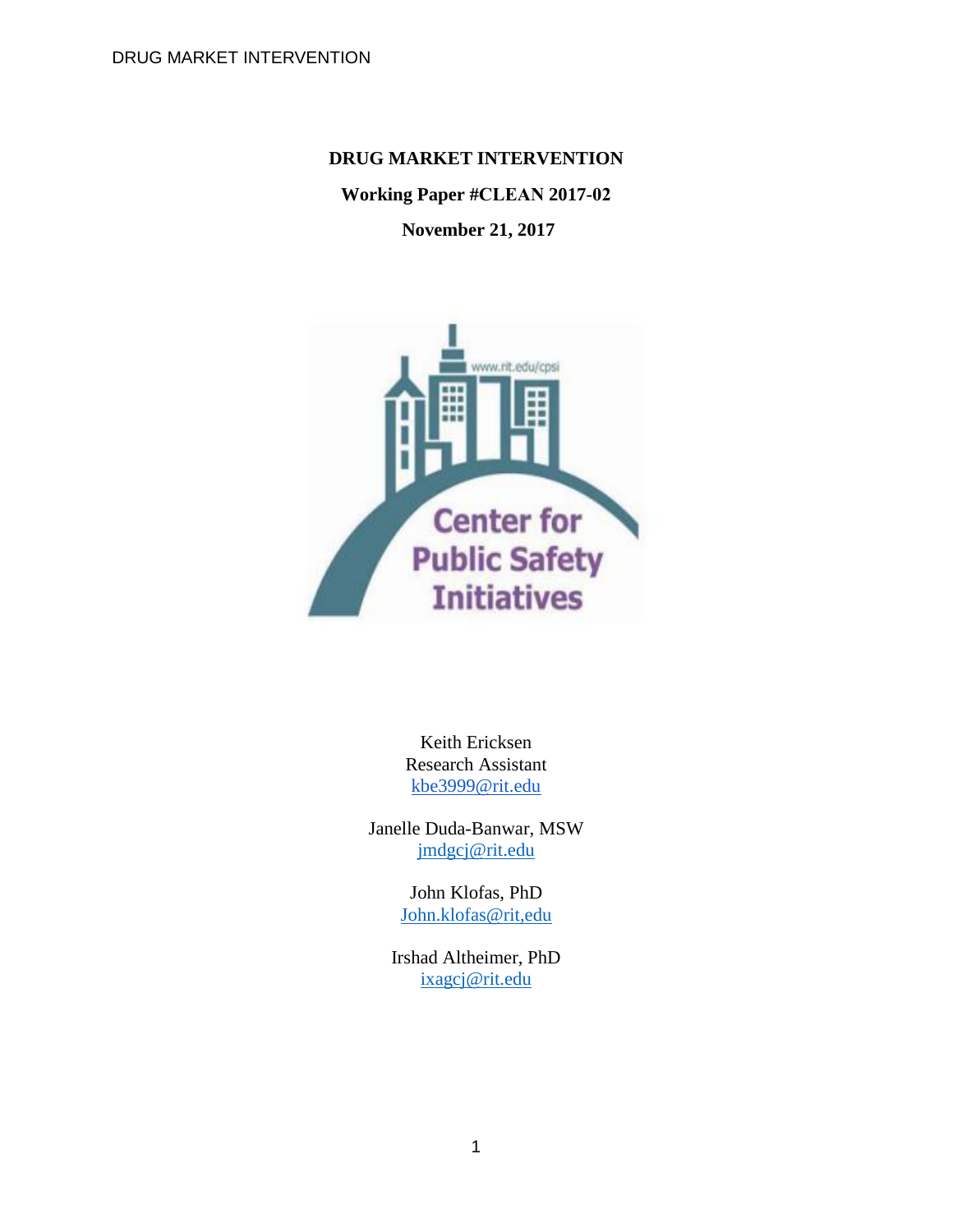#### **INTRODUCTION TO DRUG MARKET INTERVENTION**

Drug Market Intervention (DMI) is a strategy to combat against open-air drug sales in communities (Reuter, P., & Pollack, H. A. 2012). The primary goal of the Drug Market Intervention is to suppress the local open-air drug marketplaces by classifying the drug sellers into two categories: dangerous and non-dangerous. The classification process is conducted through intensive surveillance, community engagement and intelligence gathering (Reuter, P., & Pollack, H. A. 2012). Crimes often occur in places such as vacant properties that can be used as hotspots for illegal drug trafficking, driving out long-time residents, reducing property values, and providing more opportunity to engage in crime. This approach gives the police an essential tool to apprehend the most serious drug offenders while giving non-serious drug dealers the opportunity to cease drug activity to minimize the social impact. Whether this policy approach is effective will be further analyzed in detail.

### **IDENTIFICATION OF DEALERS**

A first step in the intervention is the development of a list of dealers. The list is generated by surveying patrol officers, probation officers, street narcotics officers, and community members. The police officers will review the arrest and incident reports as well as conduct field interviews associated with possible drug dealers. Lastly, before generating an initial list of dealers, police officers review all known associates and check the suspects' activities (Kennedy, D., 2009, August). Through this identification process, departments are able to get a clear, focused grasp of the problem. For example, according to a case study authored by Kennedy, in High Point, NC, there were 16 active dealers identified in West End. In South Side, there were 26 active dealers and in the most recent site in Greater East Central there were 32 active dealers. This helps departments focus their limited resources.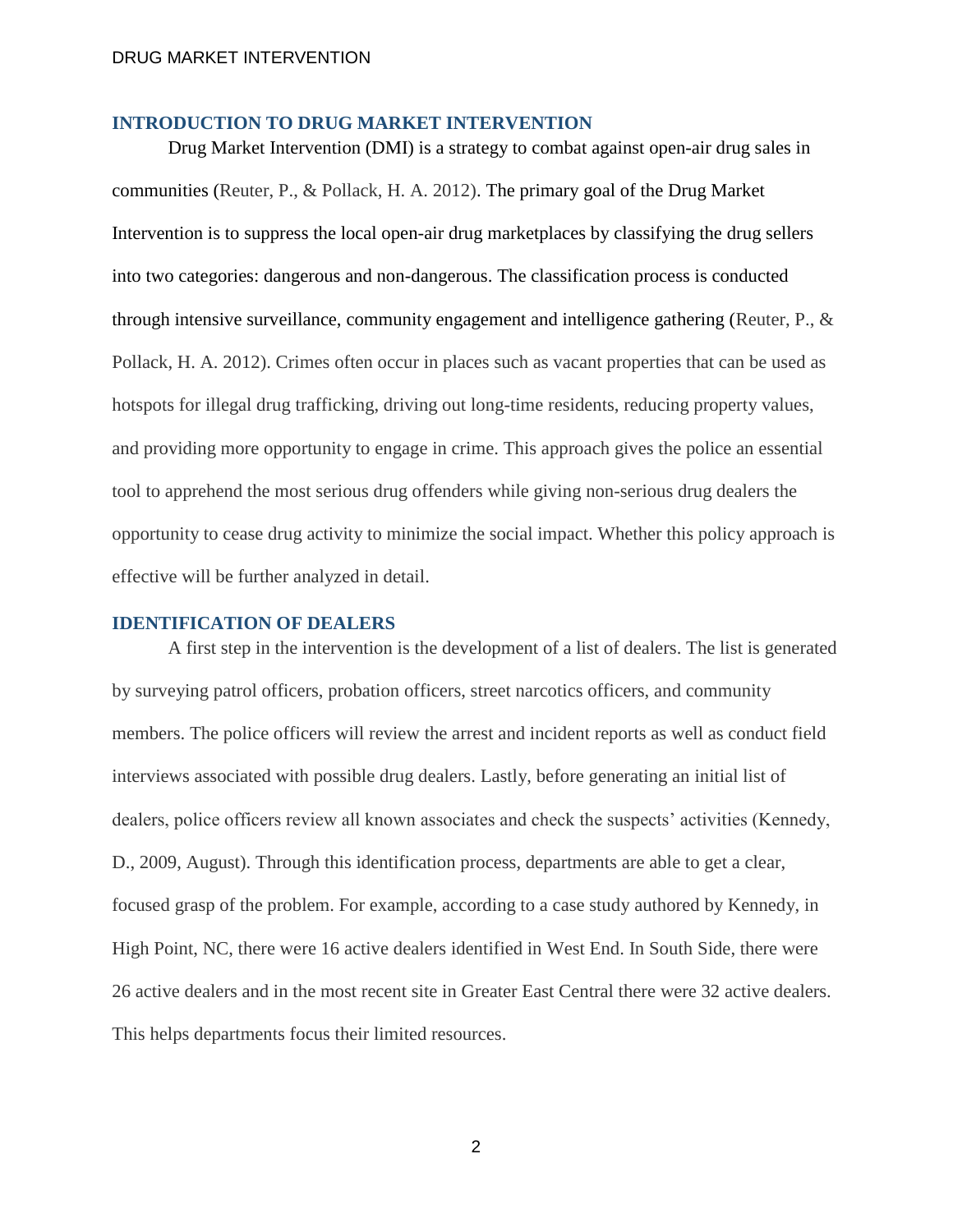# **"BANKING" THE CASES**

The intensive surveillance technique requires that undercover law enforcement interact and inform the dealers that they will be arrested if they do not cease their drug activity. The interaction between the police officers and drug dealers provides options for the drug dealers and for them decide whether to continue or to change their activity to improve their life. According to the research study, *The High Point Drug Market Intervention Strategy*, the deterrence method implemented increased the probability that the drug dealers face legal consequences from 1:15,000 to roughly 1:1.

#### **ENGAGING WITH THE COMMUNITIES**

The DMI strategy engages with communities through Influentials, Organizing Services and Home visits. Identifying influentials is an essential tool to reinforce positive norms and expectations. Influentials are defined as relatives and friends who support and value the drug dealers as person and their communities. Influentials are supportive of the drug dealers and rally behind them to get the help that they need.

Organizing services features critical needs such as education, food, housing, employment, clothing, and drug and alcohol treatment to ensure that basic needs are met. In the High Point case, the initial intervention was to offer job opportunities to offenders who can pass the drug test. According to a research study, offenders who are employed are 29% less likely to commit a crime than those who are unemployed (Felson & Staff, 2016).

Home visiting is crucial in developing a police-community relationship. This approach gives the opportunity for the offenders to keep track of their current progress and allows law enforcement to demonstrate support and assistance. The home visit encourages influentials to attend with their relatives to get them help by minimizing the social impact by not arresting them.

3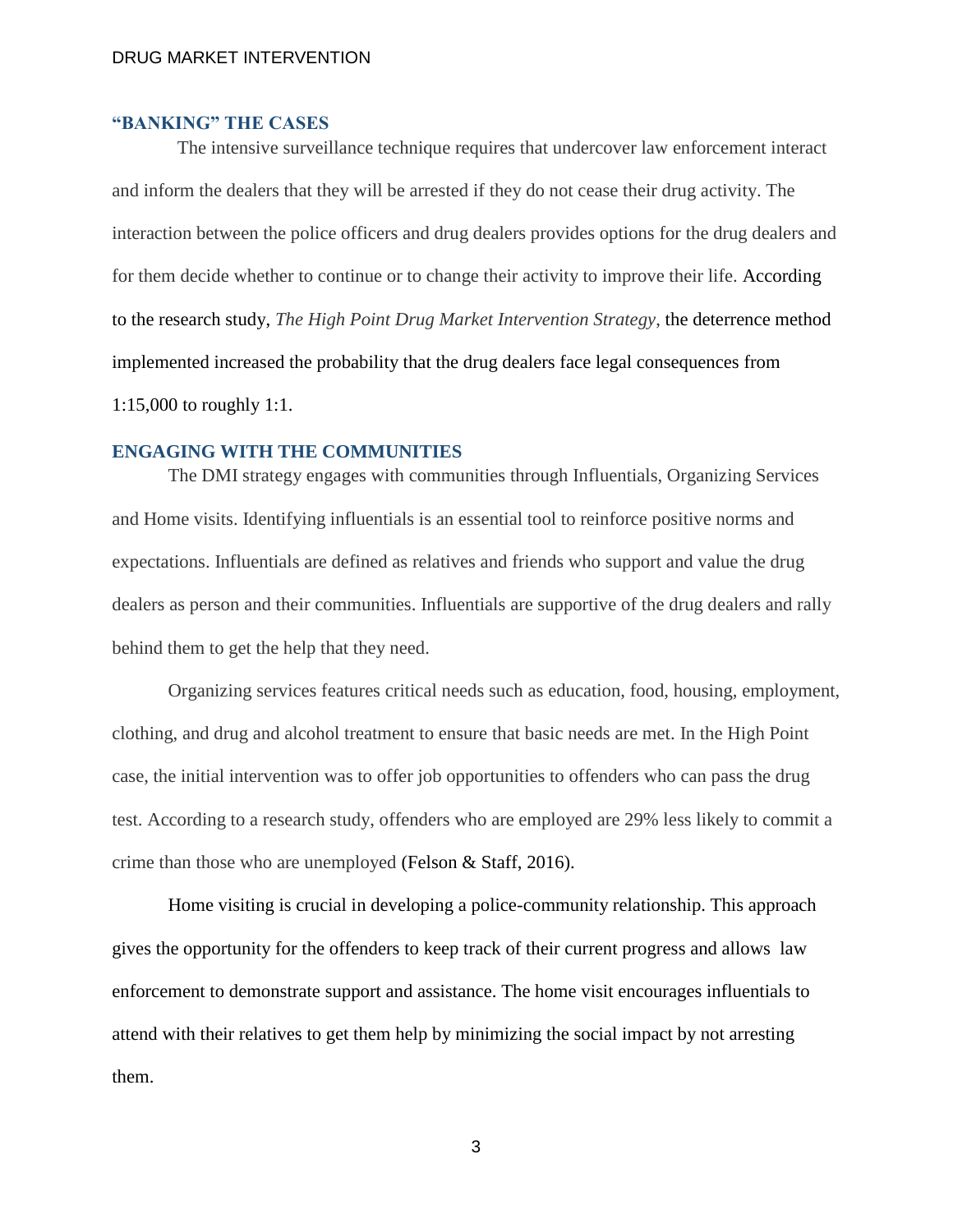### **CASE STUDIES**

In one case study (i.e., *Strategy: Drug Market Intervention*) since the time that law enforcement adopted the DMI approach in Nashville, TN, they saw a 55% reduction of drug offense. This approach allows law enforcement to develop prosecutable drug cases for the dealers but suspends the cases unless the dealer continues dealing. The DMI partnership brings dealers, families, law enforcement, social service providers and community leaders for meetings to make it clear that open-air markets must stop. It sends a clear message that the community cares about them but rejects their behavior and that the help is open and available to those who need it. The DMI approach was implemented in four different neighborhoods in High Point, NC and saw 44% to 56% crime reductions and 22% reduction in non-violent offenses in Rockford.

The support of law enforcement and community organizations to combat the open-air drug market seems to be working in some communities. A Drug Market Intervention approach offers a combination of surveillance, communication between the community and law enforcement to foster relationships, inform dealers of the consequences drug sales, engage with community services and programs and arrest violent dealers to eliminate the drug marketplaces.